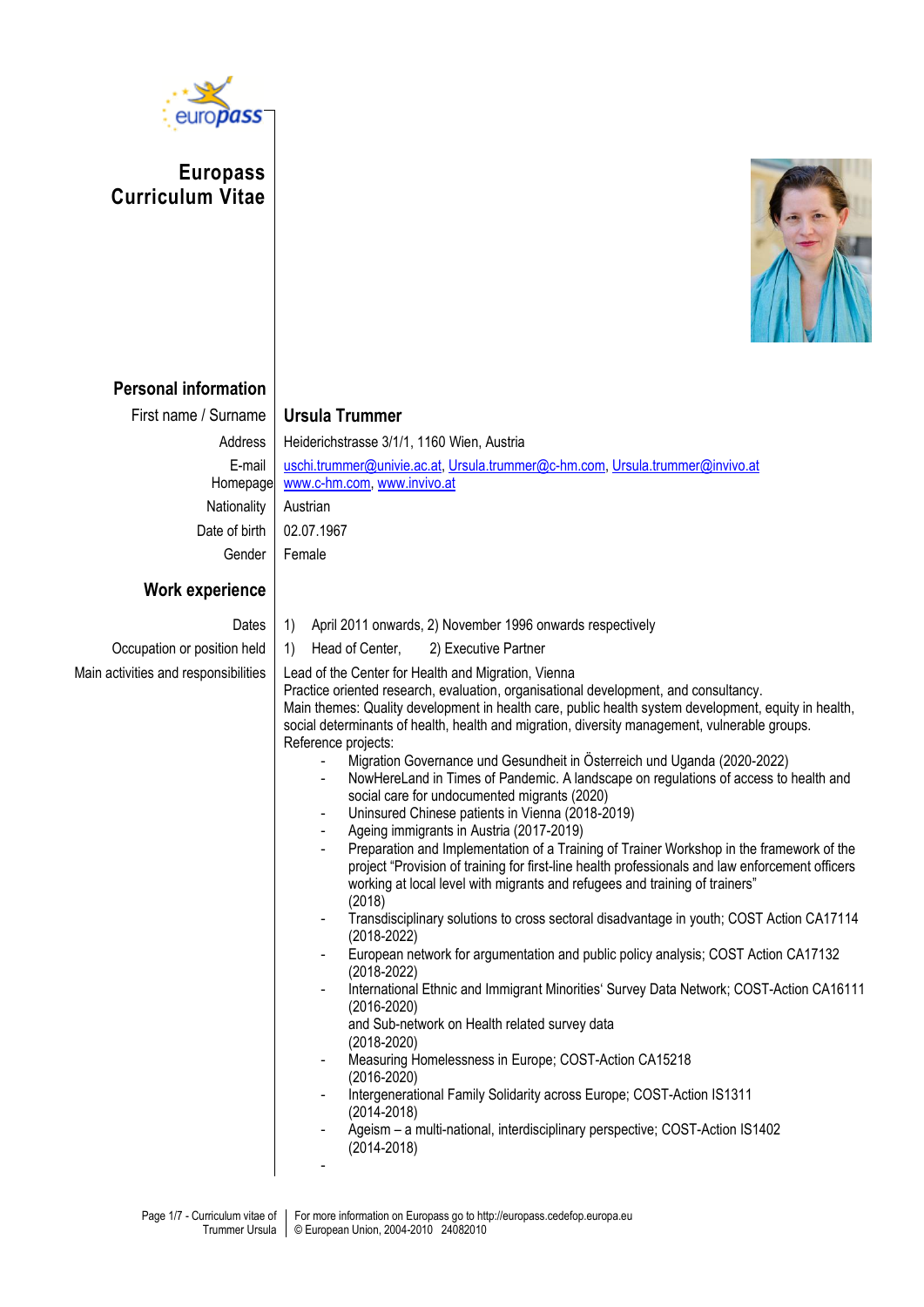|                              | Successful migration. The migrants' perspective                                                                                                                                       |
|------------------------------|---------------------------------------------------------------------------------------------------------------------------------------------------------------------------------------|
|                              | $(2017 - 2019)$                                                                                                                                                                       |
|                              | Migrant family and health: Wellbeing of migrants and their families in sending and receiving<br>countries                                                                             |
|                              | $(2017 - 2018)$                                                                                                                                                                       |
|                              | Evaluation of the project "Jugend und Amber". AmberMed / Phamig(2017-2018)                                                                                                            |
|                              | Feasibility study in the frame of the action Re-Health "Support Member States under particular                                                                                        |
|                              | migratory pressure in their response to health related challenges"                                                                                                                    |
|                              | IOM Brussels (2016-2017)<br>Capacity Building for Migration Health Training, Research and Policy Analysis in the East                                                                 |
|                              | African Community and the European Union particularly Austria                                                                                                                         |
|                              | in cooperation with College of Humanities and Social Sciences, Makerere University,                                                                                                   |
|                              | Kampala/Uganda and Department of Nursing Science, University of Vienna/Austria                                                                                                        |
|                              | Austrian Partnership Programme in Higher Education and Research for Development of the                                                                                                |
|                              | Austrian Development Cooperation (2016-2017)<br>"Thematic study on cost-analysis on health care provision for migrants and ethnic minorities".<br>۰                                   |
|                              | IOM International Organization for Migration (2014-2016)                                                                                                                              |
|                              | Diversity-oriented quality improvement in Styrian outpatient departments (2015-2016)                                                                                                  |
|                              | Evaluation of the project "Puente", Caritas Wr. Neustadt (2015-2017)<br>$\blacksquare$                                                                                                |
|                              | "TOGETHER - To Get Health Care Empowerment by Recognising Care-Receivers Needs"<br>$\blacksquare$                                                                                     |
|                              | $(2014 - 2016)$<br>Migrant Integration Policy Index (MIPEX) Health Strand: country study on Austria within the<br>$\blacksquare$                                                      |
|                              | joint initiative of IOM, COST-ADAPT and MPG (2014-2015)                                                                                                                               |
|                              | Evaluation of six NGOs providing health promotion for migrants in Graz, Styria (2014)                                                                                                 |
|                              | Roma and Health (2013-2014)                                                                                                                                                           |
|                              | Management of the doctor-patient-relationship in private hospitals (2012-2014) Evaluation of<br>the project Frauengesundheitszentrum für Migrantinnen der Caritas Wr. Neustadt (2012- |
|                              | 2014)                                                                                                                                                                                 |
|                              | Vocational training In Prison. Lifelong Learning Programme. Grundvig Learning Partnership<br>$(2012 - 2014)$                                                                          |
|                              | The Nature and Magnitude of the Costs of Exclusion of Documented and Undocumented<br>Migrants from Health Care. ASEF Public Health Network (2012-2013)                                |
|                              | Migrant Nurses Study Vienna (2009-2010)<br>۰                                                                                                                                          |
|                              | Quality management approaches towards holistic medical care processes (2010 - 2014)<br>$\blacksquare$                                                                                 |
|                              | "NoWhereCare" Healthcare in NowHereland: Improving Services for Undocumented                                                                                                          |
|                              | Migrants in the EU (EC, DG-Sanco, 2008-2010)<br>"Healthcare in Nowhereland: Improving Services for Undocumented Migrants in Switzerland"                                              |
|                              | $(2008 - 2010)$                                                                                                                                                                       |
|                              | National partner for the HRA – Health Research Associates for cross-cultural validation of                                                                                            |
|                              | quality of life related questionnaires (2001-2008)                                                                                                                                    |
|                              | "Megapoles Network for Health Promotion and Prevention in Capital Regions" (EU project,<br>subsidised by the DG Health and Consumer Protection) (http://www.megapoles.com) (1996-     |
|                              | 2000) Subnetwork "Growing Old in Metropolitan Areas". Development of a peer review tool                                                                                               |
|                              | and process manual for the evaluation of health promoting projects or programmes in                                                                                                   |
|                              | European capital cities (1996-2000)                                                                                                                                                   |
|                              | Subnetwork "Youth and Young Families". Development of a tool for continuous quality                                                                                                   |
| Name and address of employer | assessment and improvement for the "Vienna Family Midwives" (municipal service for the<br>prevention of risk pregnancy) (1996-2000)                                                   |
|                              |                                                                                                                                                                                       |
|                              | Trummer & Novak-Zezula OG, Engerthstr. 137/9/20; 1020 Vienna, Austria                                                                                                                 |
| Type of business or sector   | <b>SME</b>                                                                                                                                                                            |
|                              |                                                                                                                                                                                       |
| Dates                        | January 2015 - June 2015                                                                                                                                                              |
|                              | January 2013 - August 2013,                                                                                                                                                           |
|                              | October 2011 - April 2012                                                                                                                                                             |
| Occupation or position held  | Senior Scientist                                                                                                                                                                      |
|                              |                                                                                                                                                                                       |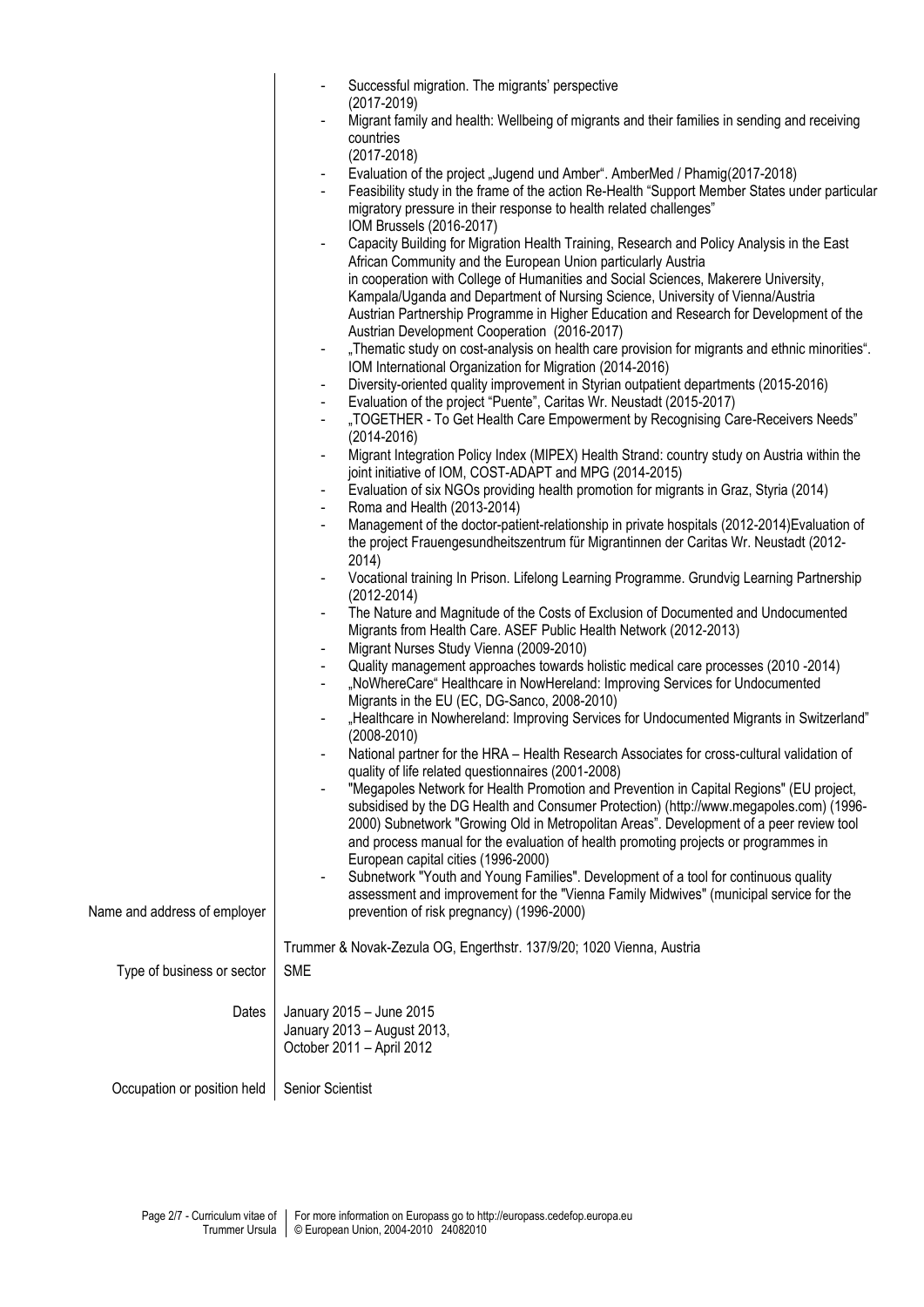| Main activities and responsibilities | Research Project "1240 Vienna. Healthcare in Nowhereland" (1240 Wien. Gesundheitsversorgung im<br>Niemandsland)                                                                                                                                                                                                                                                                                                                                                                                                                                                                                                                                                                                                                                                                                                                                                                                                                                                                                                                                                                                                                                                                                                                                                                                                                                                                                                                          |
|--------------------------------------|------------------------------------------------------------------------------------------------------------------------------------------------------------------------------------------------------------------------------------------------------------------------------------------------------------------------------------------------------------------------------------------------------------------------------------------------------------------------------------------------------------------------------------------------------------------------------------------------------------------------------------------------------------------------------------------------------------------------------------------------------------------------------------------------------------------------------------------------------------------------------------------------------------------------------------------------------------------------------------------------------------------------------------------------------------------------------------------------------------------------------------------------------------------------------------------------------------------------------------------------------------------------------------------------------------------------------------------------------------------------------------------------------------------------------------------|
|                                      | Research Project: "Intercultural Settings and Health of Turkish Families in Vienna" (Interkulturelle<br>Lebenswelt und Gesundheit von türkischen Familien in Wien)                                                                                                                                                                                                                                                                                                                                                                                                                                                                                                                                                                                                                                                                                                                                                                                                                                                                                                                                                                                                                                                                                                                                                                                                                                                                       |
|                                      | Research Project "Health in Urban Space. The Relevance of Socioeconomic Position and Migrant<br>Status on Health" ("Gesundheit im urbanen Raum: Die Bedeutung von sozioökonomischer Position und<br>Migrationsstatus als Einflussfaktoren auf die Gesundheit der Wiener Bevölkerung)                                                                                                                                                                                                                                                                                                                                                                                                                                                                                                                                                                                                                                                                                                                                                                                                                                                                                                                                                                                                                                                                                                                                                     |
| Name and address of employer         | Institute for Economic Geography and GIScience, Vienna University for Economics and Business,<br>Welthandelsplatz 1, 1020 Vienna                                                                                                                                                                                                                                                                                                                                                                                                                                                                                                                                                                                                                                                                                                                                                                                                                                                                                                                                                                                                                                                                                                                                                                                                                                                                                                         |
| Type of business or sector           | University                                                                                                                                                                                                                                                                                                                                                                                                                                                                                                                                                                                                                                                                                                                                                                                                                                                                                                                                                                                                                                                                                                                                                                                                                                                                                                                                                                                                                               |
| Dates                                | May 2008 - March 2011                                                                                                                                                                                                                                                                                                                                                                                                                                                                                                                                                                                                                                                                                                                                                                                                                                                                                                                                                                                                                                                                                                                                                                                                                                                                                                                                                                                                                    |
| Occupation or position held          | Head of Center                                                                                                                                                                                                                                                                                                                                                                                                                                                                                                                                                                                                                                                                                                                                                                                                                                                                                                                                                                                                                                                                                                                                                                                                                                                                                                                                                                                                                           |
| Main activities and responsibilities | Project Director of the project "Health Care in NowHereland - Improving Services for Undocumented                                                                                                                                                                                                                                                                                                                                                                                                                                                                                                                                                                                                                                                                                                                                                                                                                                                                                                                                                                                                                                                                                                                                                                                                                                                                                                                                        |
|                                      | Migrants in the EU", EU Project funded by DG Sanco (www.nowhereland.info)                                                                                                                                                                                                                                                                                                                                                                                                                                                                                                                                                                                                                                                                                                                                                                                                                                                                                                                                                                                                                                                                                                                                                                                                                                                                                                                                                                |
| Name and address of employer         | Center for Health and Migration, Office Vienna, Schikanedergasse 12, 1040 Vienna, Austria<br>Danube University Krems, Dr. Karl-Dorrek Strasse 30, 3500 Krems, Austria                                                                                                                                                                                                                                                                                                                                                                                                                                                                                                                                                                                                                                                                                                                                                                                                                                                                                                                                                                                                                                                                                                                                                                                                                                                                    |
| Type of business or sector           | University for continuing education                                                                                                                                                                                                                                                                                                                                                                                                                                                                                                                                                                                                                                                                                                                                                                                                                                                                                                                                                                                                                                                                                                                                                                                                                                                                                                                                                                                                      |
| Dates                                | 1998 - May 2008                                                                                                                                                                                                                                                                                                                                                                                                                                                                                                                                                                                                                                                                                                                                                                                                                                                                                                                                                                                                                                                                                                                                                                                                                                                                                                                                                                                                                          |
| Occupation or position held          | <b>Senior Scientist</b>                                                                                                                                                                                                                                                                                                                                                                                                                                                                                                                                                                                                                                                                                                                                                                                                                                                                                                                                                                                                                                                                                                                                                                                                                                                                                                                                                                                                                  |
| Main activities and responsibilities | Member of Steering Committee, project development and management, acquisition of research funds<br>Lead Project Management in following projects:<br>Diversity Management - Evaluation of projects in Viennese Hospitals (2007)<br>Healthy Hospital Workers - Development of a Health Monitoring System for Hospitals<br>$\qquad \qquad \blacksquare$<br>(http://www.trafo-research.at) (2005-2007)<br>Migrant Friendly Hospitals (www.mfh-eu.net) European project with hospitals from 12<br>$\overline{\phantom{0}}$<br>member states (2001-2005)<br>Co-production through empowerment. Quality improvement of patient care and the<br>-<br>postoperative recovery process in surgery. A scientifically accompanied implementation<br>project (http://www.univie.ac.at/lbimgs/projekte/emp01e.html) (2001-2004)<br>Patientenorientierung in Österreichischen Krankenanstalten<br>(www.univie.ac.at/patientenorientierung) - a Benchmarking project with 21 Austrian hospitals<br>$(2001 - 2004)$<br>"Reorganisation of the operation room management" Aö.Bezirkskrankenhaus Schwaz, Tirol<br>(http://www.univie.ac.at/lbimgs/projekte/schwaz.html) (2001-2004)<br>Model Project "OP-Organisation" / "Qualität im Krankenhaus. Ein Projekt der<br>Strukturkommission des Bundes" (http://www.univie.ac.at/qik) Development of an evaluation<br>design and indicators for measuring quality in the operation room management (1998-2000) |
| Name and address of employer         | Ludwig Boltzmann Institute for the Sociology of Health and Medicine, Rooseveltplatz 2, 1090 Vienna,<br>Austria                                                                                                                                                                                                                                                                                                                                                                                                                                                                                                                                                                                                                                                                                                                                                                                                                                                                                                                                                                                                                                                                                                                                                                                                                                                                                                                           |
| Type of business or sector           | Research                                                                                                                                                                                                                                                                                                                                                                                                                                                                                                                                                                                                                                                                                                                                                                                                                                                                                                                                                                                                                                                                                                                                                                                                                                                                                                                                                                                                                                 |
| Dates                                | October 1995 - August 1996                                                                                                                                                                                                                                                                                                                                                                                                                                                                                                                                                                                                                                                                                                                                                                                                                                                                                                                                                                                                                                                                                                                                                                                                                                                                                                                                                                                                               |
| Occupation or position held          | Junior Scientist                                                                                                                                                                                                                                                                                                                                                                                                                                                                                                                                                                                                                                                                                                                                                                                                                                                                                                                                                                                                                                                                                                                                                                                                                                                                                                                                                                                                                         |
| Main activities and responsibilities | Research in the field of social philosophy, social anthropology and sociology of knowledge                                                                                                                                                                                                                                                                                                                                                                                                                                                                                                                                                                                                                                                                                                                                                                                                                                                                                                                                                                                                                                                                                                                                                                                                                                                                                                                                               |
| Name and address of employer         | Department for Sociology and Social Anthropology, Faculty for Economics and Social Sciences of the<br>University Erlangen-Nürnberg, Findelgasse 9, 90402 Nürnberg, Germany                                                                                                                                                                                                                                                                                                                                                                                                                                                                                                                                                                                                                                                                                                                                                                                                                                                                                                                                                                                                                                                                                                                                                                                                                                                               |
| Type of business or sector           | University                                                                                                                                                                                                                                                                                                                                                                                                                                                                                                                                                                                                                                                                                                                                                                                                                                                                                                                                                                                                                                                                                                                                                                                                                                                                                                                                                                                                                               |

Page 3/7 - Curriculum vitae of Trummer Ursula For more information on Europass go to http://europass.cedefop.europa.eu © European Union, 2004-2010 24082010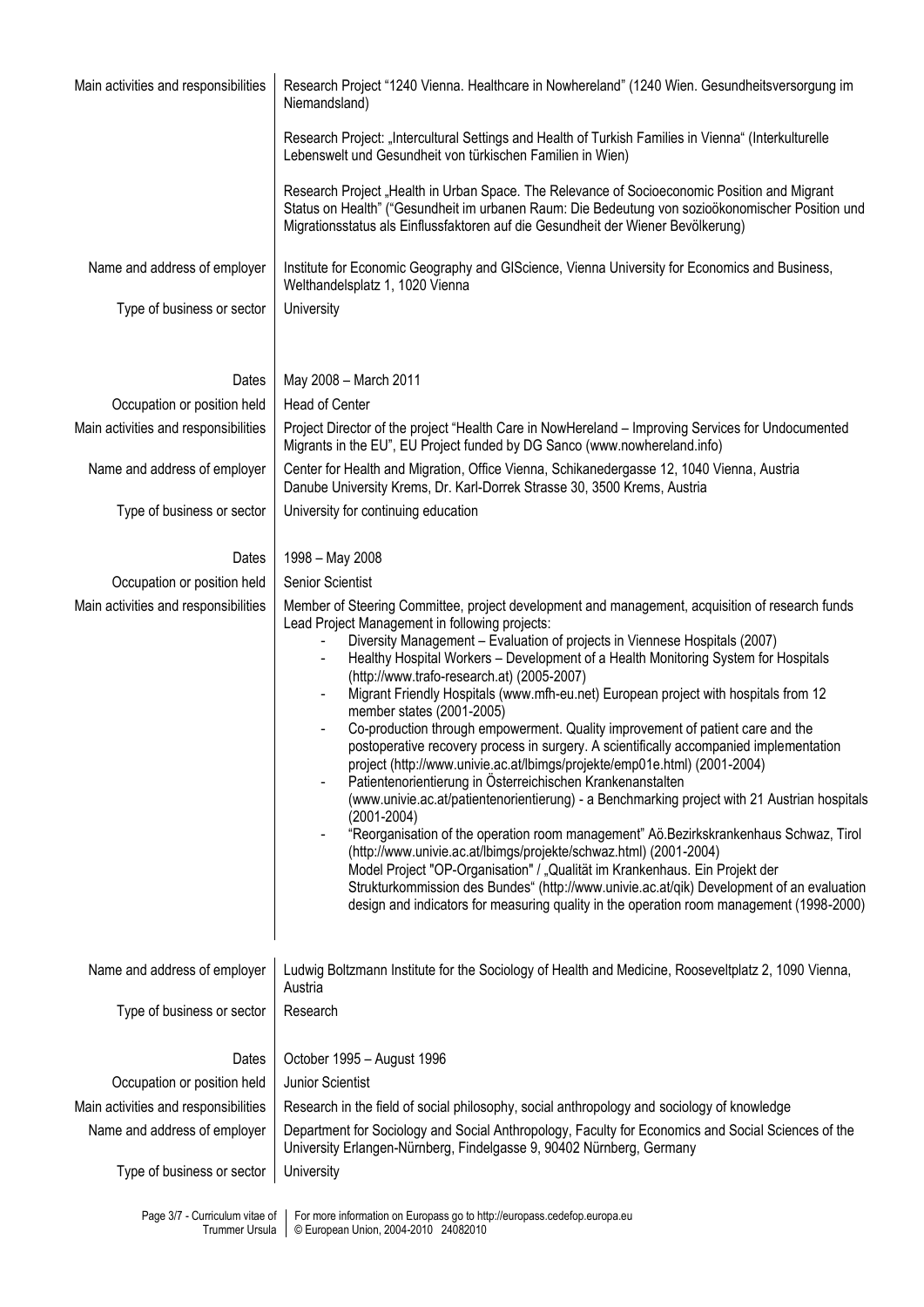| Dates<br>Occupation or position held<br>Main activities and responsibilities<br>Name and address of employer<br>Type of business or sector | October 1993 - June 1996<br>Junior Scientist<br>Research in the field of university evaluation, thanatology, euthanasia<br>Institute for Applied Sociology (IAS), Lerchenfelderstr. 36, 1080 Vienna, Austria<br>Research |
|--------------------------------------------------------------------------------------------------------------------------------------------|--------------------------------------------------------------------------------------------------------------------------------------------------------------------------------------------------------------------------|
| <b>Education and training</b>                                                                                                              |                                                                                                                                                                                                                          |
| Dates                                                                                                                                      | March 2010                                                                                                                                                                                                               |
| Title of qualification awarded                                                                                                             | Master of Science (MSc), graduated with distinction                                                                                                                                                                      |
| Principal subjects/occupational skills<br>covered                                                                                          | Supervision, Coaching and Organisational Development                                                                                                                                                                     |
| Name and type of organisation<br>providing education and training                                                                          | ARGE Bildungsmanagement Wien                                                                                                                                                                                             |
| Level in national or international<br>classification                                                                                       | <b>ISCED 5A</b>                                                                                                                                                                                                          |
| Dates                                                                                                                                      | April 1997                                                                                                                                                                                                               |
| Title of qualification awarded                                                                                                             | PhD in Sociology, graduated with distinction                                                                                                                                                                             |
| Principal subjects/occupational skills<br>covered                                                                                          | Theses Title: "New Paradigms and Traditional Role-Models" Enabling Factors and Obstacles for/to a<br>Patient Oriented Health Care"                                                                                       |
| Name and type of organisation<br>providing education and training                                                                          | University of Vienna, Austria                                                                                                                                                                                            |
| Level in national or international<br>classification                                                                                       | <b>ISCED 6</b>                                                                                                                                                                                                           |
| Dates                                                                                                                                      | <b>July 1993</b>                                                                                                                                                                                                         |
| Title of qualification awarded                                                                                                             | Masters of Socioeconomic Sciences                                                                                                                                                                                        |
| Principal subjects/occupational skills<br>covered                                                                                          | Sociology, Political Sciences, Philosophy                                                                                                                                                                                |
| Name and type of organisation<br>providing education and training                                                                          | University of Graz and University of Vienna                                                                                                                                                                              |
| Level in national or international<br>classification                                                                                       | <b>ISCED 5A</b>                                                                                                                                                                                                          |
| <b>Personal skills and</b><br>competences                                                                                                  |                                                                                                                                                                                                                          |
| Mother tongue                                                                                                                              | German                                                                                                                                                                                                                   |
| Other languages                                                                                                                            |                                                                                                                                                                                                                          |
| Self-assessment                                                                                                                            | <b>Speaking</b><br>Understanding<br><b>Writing</b>                                                                                                                                                                       |
| European level (*)                                                                                                                         | Spoken production<br>Reading<br>Spoken interaction<br>Listening                                                                                                                                                          |
| <b>English</b>                                                                                                                             | Proficient user<br>C <sub>2</sub><br>Proficient user<br>Proficient user<br>C <sub>1</sub><br>Proficient user<br>C <sub>1</sub><br>Proficient user<br>C <sub>2</sub><br>C <sub>1</sub>                                    |
| <b>Italian</b>                                                                                                                             | B <sub>1</sub><br>B <sub>1</sub><br>Independent user<br>Independent user<br>B <sub>1</sub><br>A2<br>B1 Independent user<br>Independent user<br>Basic user                                                                |
|                                                                                                                                            | Common European Framework of Reference for Languages                                                                                                                                                                     |

 $\overline{\phantom{a}}$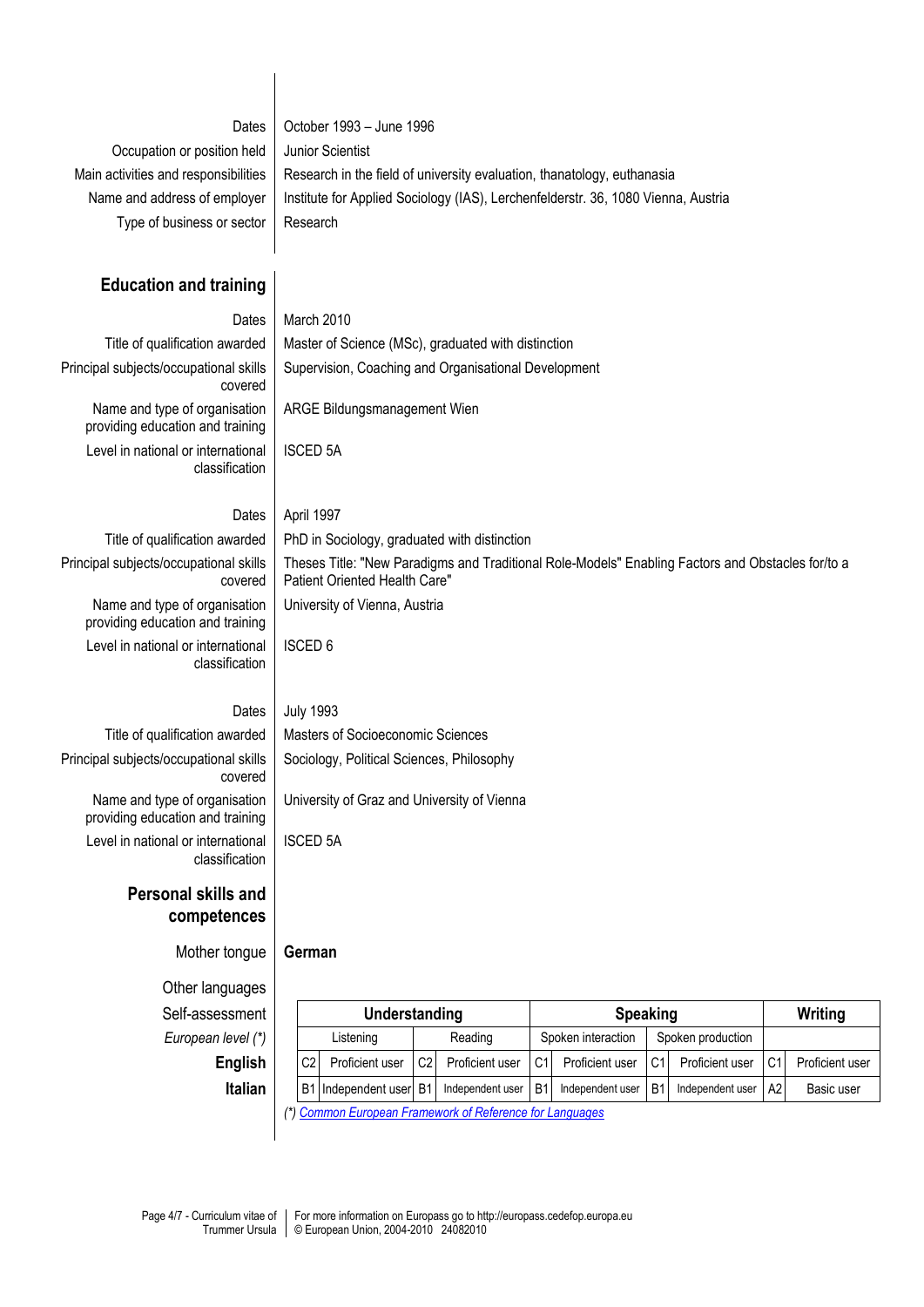| Social skills and competences            | Ursula Trummer is experienced in leading interdisciplinary teams, in negotiation processes with different<br>stakeholders in the scientific, practice and policy development field. She is a professional coach and<br>counsellor and is trained in the guidance and support of relationships and social spaces of interaction.<br>She lectures at various Universities and acts as chair in international meetings. |
|------------------------------------------|----------------------------------------------------------------------------------------------------------------------------------------------------------------------------------------------------------------------------------------------------------------------------------------------------------------------------------------------------------------------------------------------------------------------|
| Organisational skills and<br>competences | Ursula Trummer is experienced in managing European wide projects and project teams. She designed<br>and managed a peer evaluation procedure for public health services in 12 EU member states. She<br>acted and acts as director of numerous projects and is member of various networks.                                                                                                                             |
| Computer skills and competences          | Microsoft Office (word, excel, power point), NVivo, SPSS                                                                                                                                                                                                                                                                                                                                                             |
| Driving licence                          | Driving licence B                                                                                                                                                                                                                                                                                                                                                                                                    |
|                                          |                                                                                                                                                                                                                                                                                                                                                                                                                      |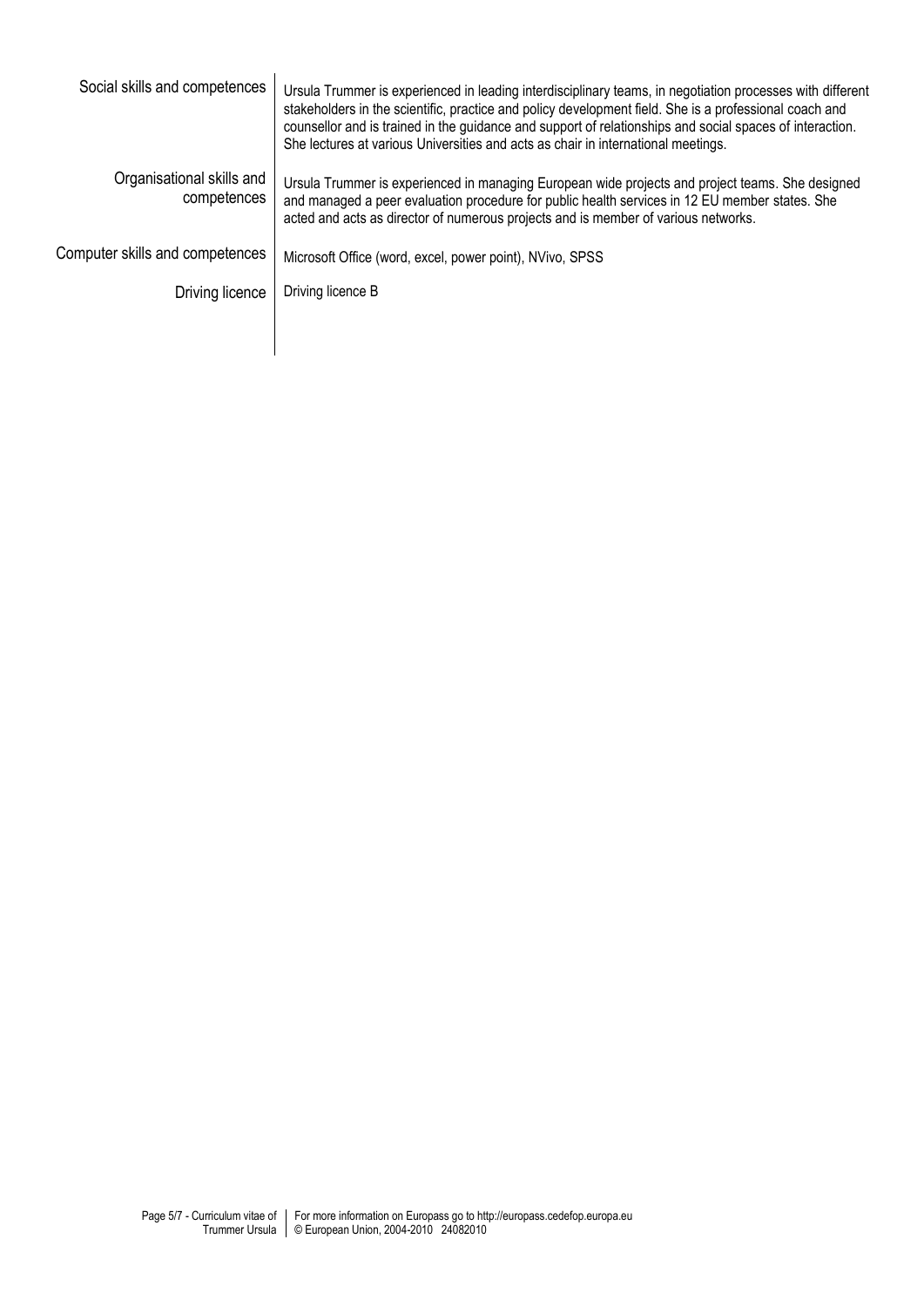| <b>Additional information</b> | $\blacksquare$<br>Member of the Migration Health and Development Research Initiative (MHADRI)<br>https://migrationhealthresearch.iom.int/mhadri                                                                |  |
|-------------------------------|----------------------------------------------------------------------------------------------------------------------------------------------------------------------------------------------------------------|--|
|                               | Member of the EUPHA working group "Economic Arguments in Migrant and Minority Health<br>Policy Making"                                                                                                         |  |
|                               | Member of the European Network to Reduce Vulnerabilities in Health<br>$\blacksquare$                                                                                                                           |  |
|                               | National Delegate and Member of the Managing Committee to the COST Actions                                                                                                                                     |  |
|                               | CA18119 "Who cares in Europe?" (2019-2023)<br>$\overline{\phantom{0}}$                                                                                                                                         |  |
|                               | CA17114 "Transdisciplinary solutions to cross sectoral disadvantage in youth"<br>$(2018 - 2022)$                                                                                                               |  |
|                               | CA17132, "European network for argumentation and public policy analysis" (2018-<br>2022)                                                                                                                       |  |
|                               | CA16111 "International Ethnic and Immigrant Minorities' Survey Data Network",<br>$\qquad \qquad \blacksquare$<br>Member of the Management Committee (2016-2020)                                                |  |
|                               | CA15218: Measuring Homelessness in Europe (2016-2020)<br>$\blacksquare$                                                                                                                                        |  |
|                               | IS1311 Intergenerational Family Solidarity across Europe INTERFASOL, Member of<br>$\blacksquare$<br>the Management Committee (2014-2018)                                                                       |  |
|                               | IS1402 Ageism- a multi-national Interdisciplinary perspective, Member of the<br>Management Committee (2014-2018)                                                                                               |  |
|                               | Action IS1103 Adapting European health systems to diversity (ADAPT)<br>$\overline{\phantom{a}}$<br>(http://www.cost.eu/domains_actions/isch/Actions/IS1103), Member of the<br>Management Committee (2011-2015) |  |
|                               | Action IS0603: Health and Social Care for Migrants and Ethnic Minorities in Europe<br>(HOME), Member of the Management Committee (2007-2011)                                                                   |  |
|                               | Independent Expert to the European Commission<br>$\overline{\phantom{a}}$<br>Research Directorate General, Directorate F - Life Sciences (health research, policy<br>$\circ$<br>aspects)                       |  |
|                               | Health and Consumer Protection Directorate General, Directorate C - Public Health<br>$\circ$<br>and Risk Assessment / C4 - Health<br>DG Sanco/Public Health<br>$\circ$                                         |  |
|                               | Member of the EU Health and Migration Advisory Group<br>$\blacksquare$                                                                                                                                         |  |
|                               | Member of the EU Expert Group Social Determinants - Health Inequalities<br>$\overline{\phantom{a}}$                                                                                                            |  |
|                               | Consultant for the German Ministry for Education and Science (BMBF), Regierungsprogramm<br>$\overline{\phantom{a}}$<br>"Gesundheitsforschung: Forschung für den Menschen"                                      |  |
|                               | Reviewer for the Norwegian Research Council                                                                                                                                                                    |  |
|                               | Independent expert to the European Agency of Fundamental Rights<br>$\qquad \qquad \blacksquare$                                                                                                                |  |
|                               | Independent expert to the International Organisation for Migration (IOM), Brussels<br>$\overline{\phantom{a}}$                                                                                                 |  |
|                               | Reviewer for various scientific journals, e.g. Patient Education and Counselling, European Journal<br>$\blacksquare$<br>of Public Health, Social Science and Medicine, Ethnicity and Health, Jama              |  |
|                               | Lecturer at various Universities (AT: Vienna, Graz, Krems, Linz, GE: Marburg, Munich)<br>$\overline{\phantom{a}}$                                                                                              |  |
|                               | Member of the European Forum Alpbach                                                                                                                                                                           |  |
|                               | Research grants:                                                                                                                                                                                               |  |
|                               | Short Term Scientific Mission: "Costs of Exclusion", Perugia, Italy 2013<br>$\overline{\phantom{a}}$                                                                                                           |  |
|                               | Guest researcher at University Bergen, Norway, International Migration and Ethic Relations<br>Research Unit (IMER), September-October 2012                                                                     |  |
|                               | Short Term Scientific Mission: "Health and Social Care for Migrants and Ethnic Minorities in<br>$\overline{\phantom{a}}$<br>Europe", Reggio Emilia, Italy, 2008                                                |  |
|                               | Development and Conduct of Training workshops:                                                                                                                                                                 |  |
|                               | Evaluation (Health Promotion, Organisational Development)                                                                                                                                                      |  |
|                               | Diversity Management                                                                                                                                                                                           |  |
|                               | Management of Paradox<br>$\overline{\phantom{a}}$                                                                                                                                                              |  |
|                               |                                                                                                                                                                                                                |  |
|                               |                                                                                                                                                                                                                |  |